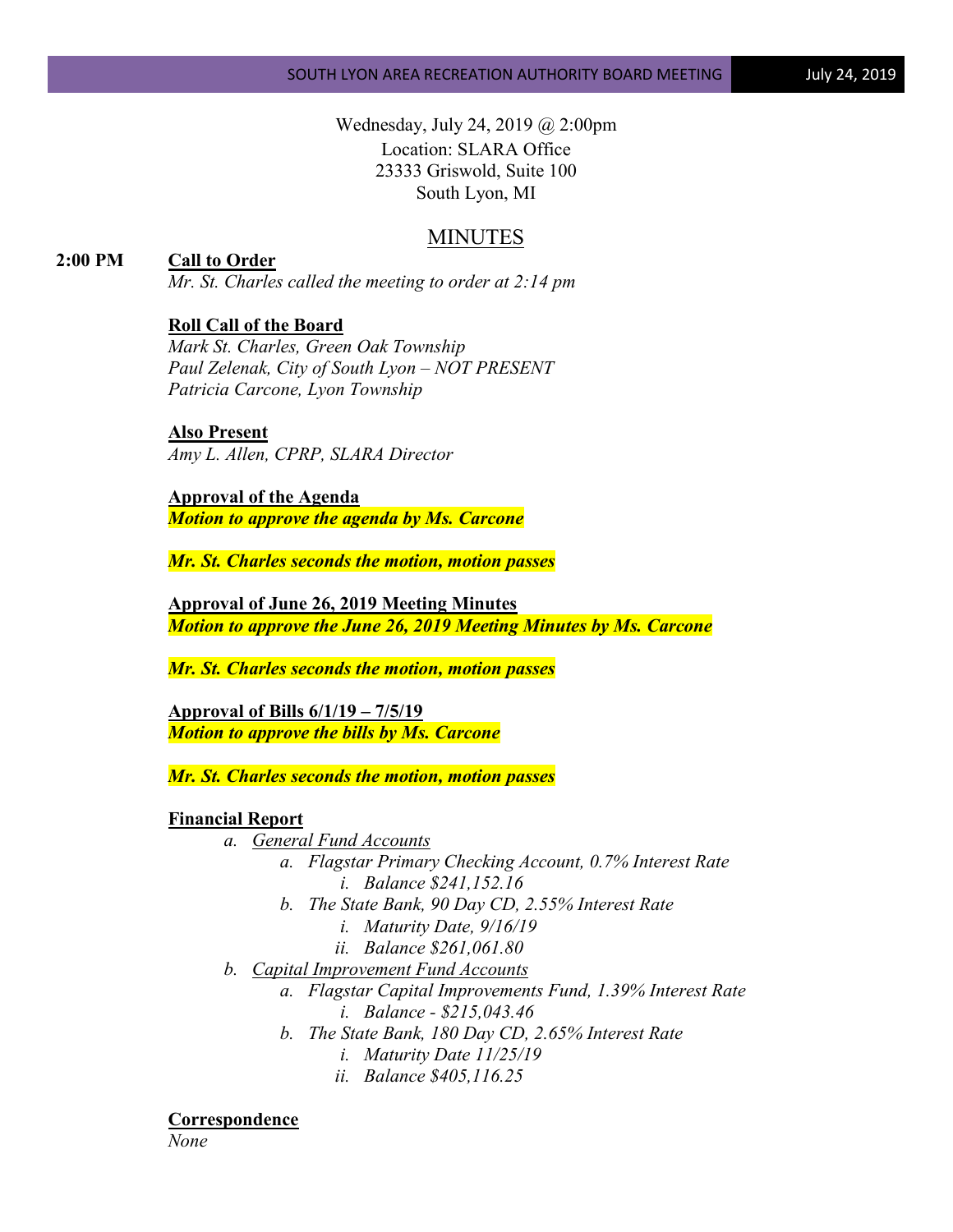#### **"Call to the Public"**

*None*

#### **I) Old Business**

- **1. SLARA Office Updates**
	- **a. SLARA Staff Meeting Minutes** *Please see attached*
	- **b. Long Term Planning Session – Update** *No new information at this time*

# **c. Action Sports – Update**

*Mrs. Allen shared with the board that Action Sports did not receive a renewal on their Special Use Permit. The facility has been closed down until further notice. Mrs. Allen also mentioned that SLARA will not be running another summer league at the location unless the facility installs some sort of air flow exchange system into the building. There were too many complaints from parents about the heat and it could be a safety concern in the future.*

## **II) New Business**

## **1. SLARA Grant Program**

*Mrs. Allen contacted our auditors to see how to go about creating a grant system for some of the SLARA Capital Improvements Fund. The auditor suggested that we do not create any grants, but label these fund as "Contributions for Grant Funded Projects" so that the SLARA does not need to audit organizations or be responsible for tracking grant expenses, etc. Mrs. Allen also had some questions pertaining to the budgeted monies including who would be eligible for these funds, what could the funds be utilized for, how much would be awarded and how often would these applications for funds be accepted each year? The board had a discussion and it was decided that the monies would be available upon request from the municipalities. However, these projects would be on a case by case basis with no outward recruitment for applications being done. It would be up to the municipalities to present their requests directly to the SLARA Board and the board would decide if this is something that funds could or should be utilized for.* 

*Motion to retitle expense account "Municipal Grants" to "Capital Projects" in the 2019- 2020 FY SLARA Budget by Mr. St. Charles*

*Ms. Carcone seconds the motion, motion passes*

## **2. SLARA Updated Projection Budget**

*Mrs. Allen shared with the board an updated 2019-2020 FY Budget to include expense projections for 2021-2022 and 2022-2023 FY's.*

#### **3. Board Member Comments**

*Ms. Carcone let the board know that Lyon Township might be hiring 6 new full time fire department employees. Communities all across the state are having difficulty filling Paid On Call positions, so the Township is hoping that these new positions will garner interest. The proposal for the Cider Mill Community will be back on the planning commission agenda for the next meeting.*